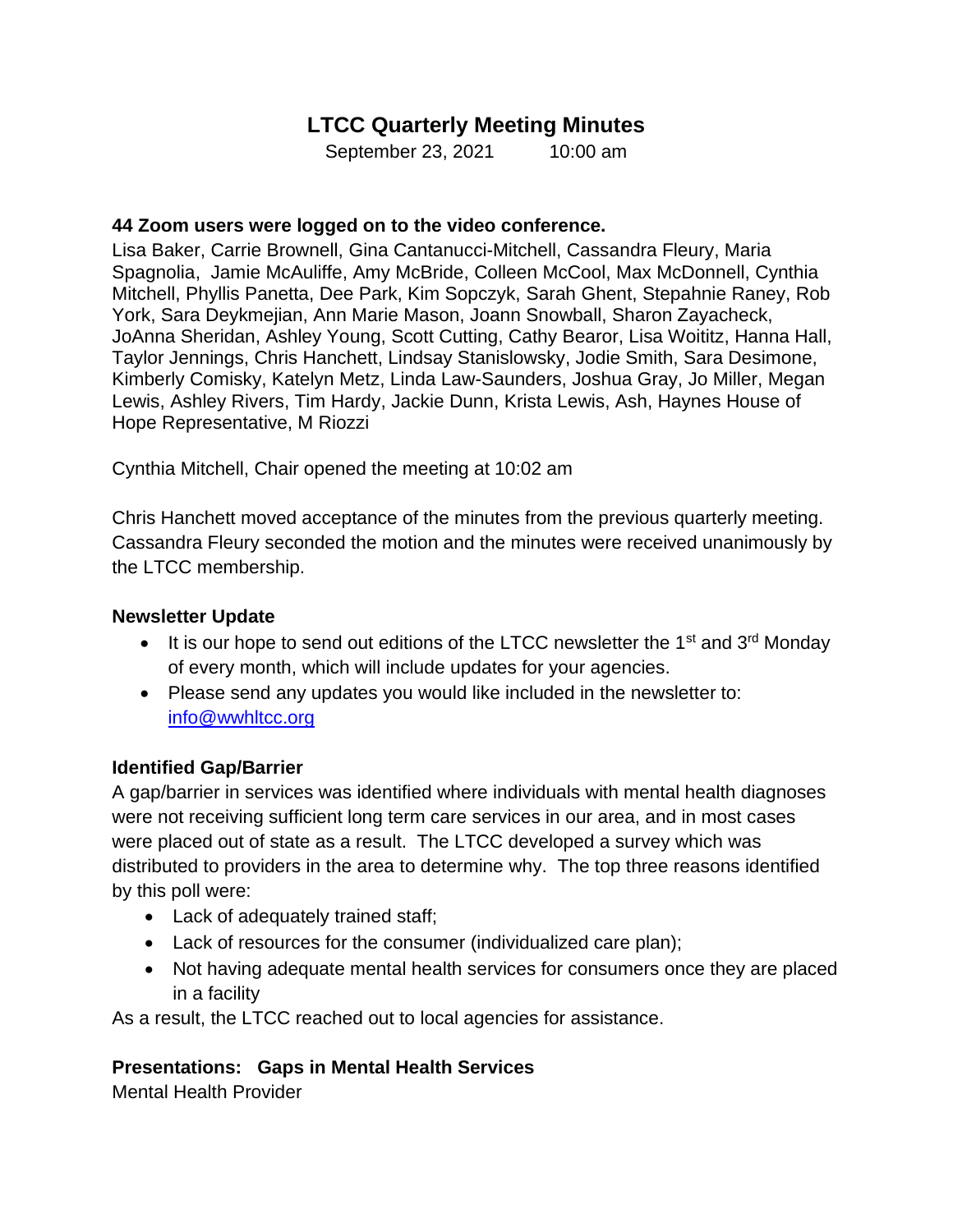- Rob York, Director of Community Services for Warren and Washington Counties
- Rob reviewed the structure of the agency and the services they provide, as well as the Mental Health/Addiction Recovery Subcommittee.
- The results of this poll will be discussed at the next meeting on October  $8<sup>th</sup>$  and his agency is very interested and willing to work with area providers to address these concerns.

Link to register is:

# **[MENTAL HEALTH/LTC MEETING REGISTRATION LINK](https://conta.cc/3uExWq5)**

- Since the transition from GFH to BHSN as the sole provider of mental health services in our area, BHSN has doubled the number of staff to work with individuals in need of their services.
- Local entities should utilize the services of the Mobile Crisis Provider, Northern Rivers, if possible, versus sending individuals to the emergency room.
- Please feel free to reach out to Rob York or Lisa Coutu with concerns.

Training for Employees

- Joshua Gray, Director of Support Services at Warren-Washington Association for Mental Health
- Certified Mental Health First Aid trainer in both the adult and youth modules, as well as a certified trainer in a vast array of evidence-based programs surrounding mental health and wellness, trauma, suicide prevention, among many others.
- Can customize programs on topics such as: burnout, compassion fatigue, vicarious trauma, and mental health in schools.
- These trainings can help staff feel more equipped to deal with individuals who have mental health issues.
- Please see links below for specific trainings available.

**[WWAMH Presentation Slides](https://app.box.com/s/xhbde3txbjt64g0ty8p5hbmbk3vh1bch) [WWAMH Community Trainings](https://app.box.com/s/ppgp72yiduke3ufwr599ibgm615gbzwn)**

Funding Resources for Employee Training

- Sara Deukmejian, ARHN manager for the Adirondack Health Institute.
- AHI has lots of information on their website. <https://ahihealth.org/>
- AHI will be hosting a FREE training on November 5<sup>th</sup>, at 11AM. Flyer to come.
- Please reach out to the LTCC if there are any specific needs you would like addressed at this training, and it will be forwarded to Sara.
- ARHN Researched Funding Opportunities: [https://ahihealth.org/arhn/arhn-researched](https://ahihealth.org/arhn/arhn-researched-funding-opportunities/)[funding-opportunities/](https://ahihealth.org/arhn/arhn-researched-funding-opportunities/)
- On-Demand Grant Writing Modules:<https://ahihealth.org/arhn/grant-writing-resources/>